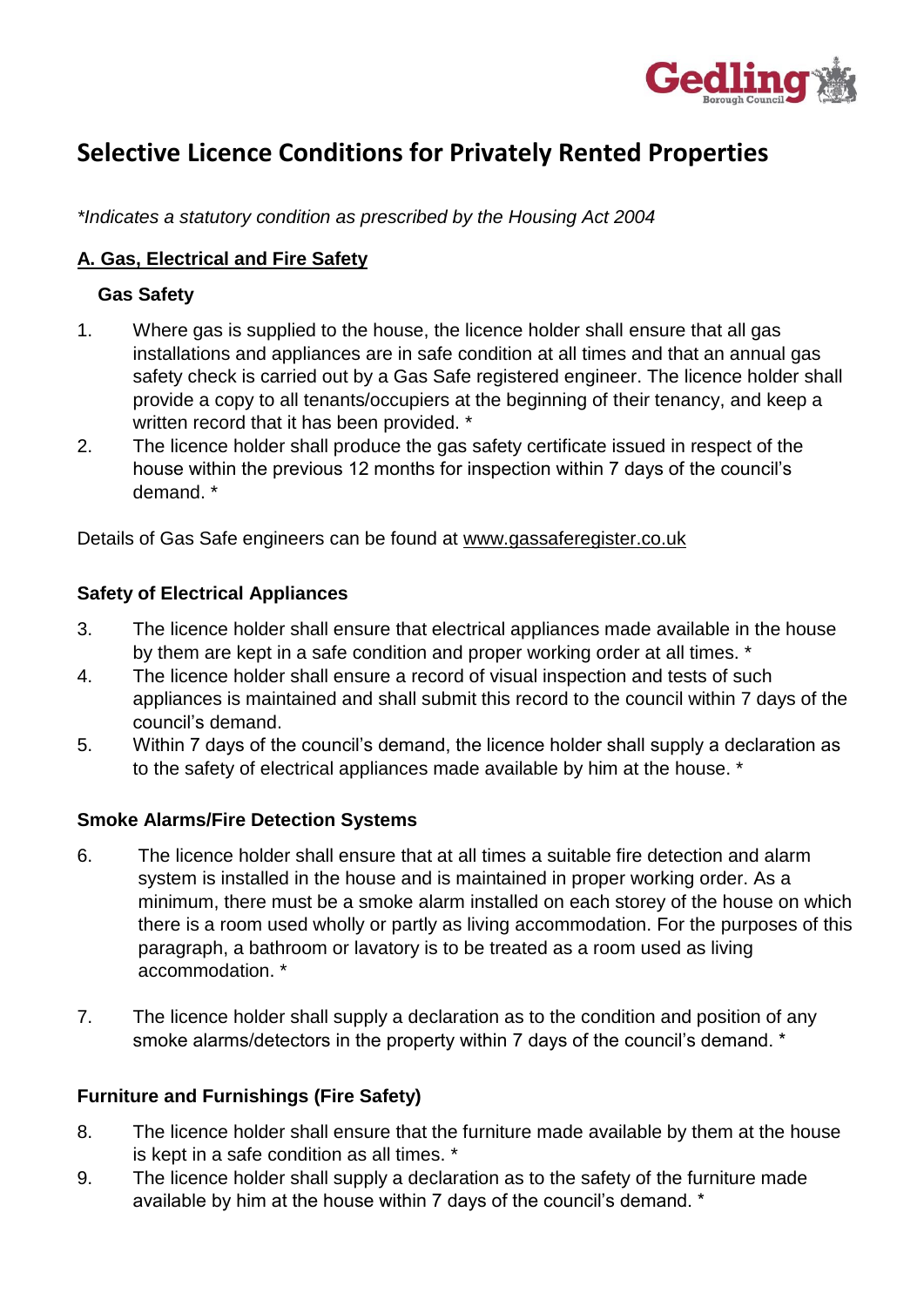

## **Carbon Monoxide Alarms**

- 10. The licence holder shall ensure that a carbon monoxide alarm is installed in any room in the house which is used wholly or partly as living accommodation and contains a solid fuel burning combustion appliance. Any such alarm must be kept in proper working order. For the purposes of this paragraph, a bathroom, lavatory, hall or landing are all treated as being a room used as living accommodation. \*
- 11. The licence holder shall supply a declaration as to the condition and position of any carbon monoxide alarms in the property within 7 days of the council's demand. \*

#### **B. Property Management**

- 12. The licence holder must ensure all reasonable and practical steps are taken to respond to repair and maintenance issues at their property and that any works to deal with repairs are undertaken within a reasonable period of time after they are notified, and within the timescales notified to occupiers under condition 22.
- 13. The licence holder must ensure that gardens, yards and other external areas are cleared of rubbish, debris and accumulations and are cleared between tenancies. All refuse and unwanted items are cleared from the house and disposed of in an appropriate manner before new tenants move in
- 14. The licence holder shall ensure the property is secure by complying with the requirements of paragraphs a) to f) below:
	- a) So far as reasonably possible, any emergency works necessary to protect the security of the property are undertaken within 24hrs of notification e.g. damage to windows/entrance points to the property.
	- b) The security provisions for the access to the property (locks, latches, deadbolts and entry systems etc.) are maintained in good working order at all times;
	- c) Where window locks are fitted, that keys are provided to the occupant(s) of the property;
	- d) Where a burglar alarm is fitted to the house, that the occupant(s) is (are) made aware of the code, how the alarm is operated and the circumstances under which the code for the alarm can be changed;
	- e) Where previous occupiers have not surrendered keys, arranging for a lock change to be undertaken, prior to new occupiers moving in;
	- f) Where alley gates are installed to the side or rear of the licensed property, taking responsibility for holding a key and making satisfactory arrangements for the occupiers' access;

#### **Dealing with Rubbish:**

- 15. The licence holder shall at the beginning of a tenancy, provide written information to the occupiers of the property indicating:
	- What day refuse collections take place
	- What type of bins to use for household and recycling waste
	- Details of the council's bulky waste collection service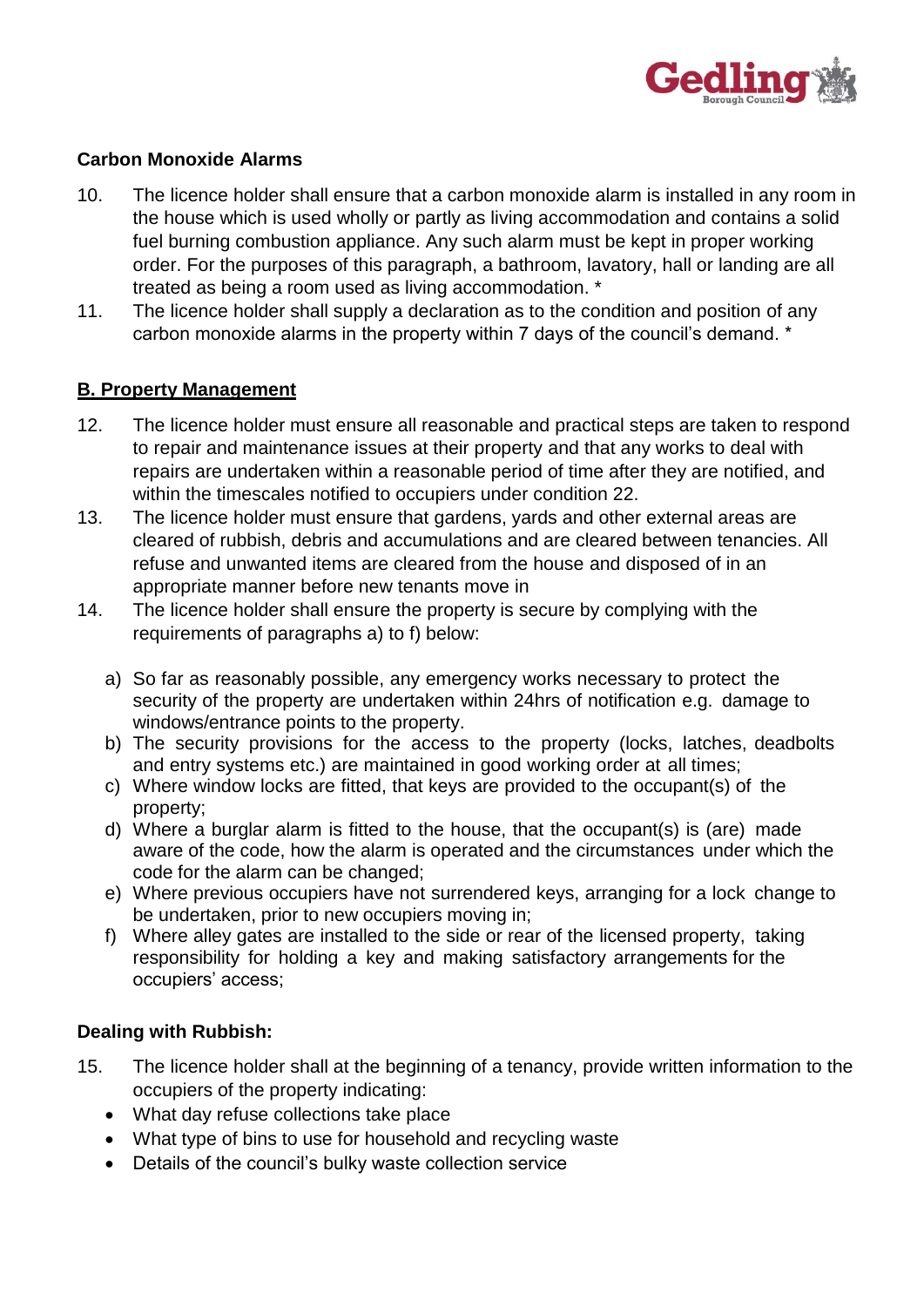

- The occupier's responsibility to put bins out no earlier than 4pm on the day before collection and to return refuse containers within the boundary of the property by 8am the day after they are emptied
- That occupiers should make arrangements for any extra rubbish that cannot fit in the bins to be collected and/or disposed of as soon as is reasonably possible and ensure that such rubbish, where possible, is stored at the rear of and within the boundary of the properly until collection/disposal
- The licence holder shall ensure so far as is reasonably possible, that the occupiers make arrangements for the collection of waste in accordance with these provisions and, when the property is unoccupied, adhere to these provisions him/herself.

# **Property Inspections**

- 16. The licence holder must ensure that the tenant's right to quiet enjoyment of the property is respected. Where entry is required the licence holder must ensure that any notice requirements contained in the tenancy agreement are complied with. Where the tenancy agreement does not contain any such requirements, the licence holder must ensure that the tenant receives at least 24 hours written notice of intention to enter the property specifying the reason entry is required. The only exception when it would not be reasonable to give such notice and access is urgent, e.g. in an emergency.
- 17. The licence holder shall ensue that inspections of the property are carried out at least every six months to identify any problems relating to the condition and management of the property. The records of such inspections shall be kept for the duration of this licence. As a minimum requirement, the record must contain a log who carried out the inspection, date and time of inspection and issues for an action(s) taken. Copies of these must be provided within 7 days of the council's demand.

# **C. Tenancy Management**

- 18. At the beginning of a new tenancy, the licence holder must provide the occupier(s) with written information, including contact details, explaining how they can make a complaint about the property and the arrangements in place to deal with emergency and other repairs. The contact and telephone number details should be applicable for contact between 9am – 5pm Monday to Friday and should also include out of hours contact details for use in emergencies. Any change in contact and/or telephone number details should be provided to occupiers within 24 hours of the changes being made. Copies of the written information provided to tenants must be provided within 7 days of the council's demand.
- 19. The licence holder shall indicate to the occupier(s) how they intend to respond to the complaint including a timescale for the steps they intend to take.
- 20. The licence holder shall respond to any complaint within a reasonable timescale. Copies of all correspondence relating to complaints shall be retained during the currency of the occupation and for 6 months thereafter and shall be provided to the council within 7 days of the council's demand.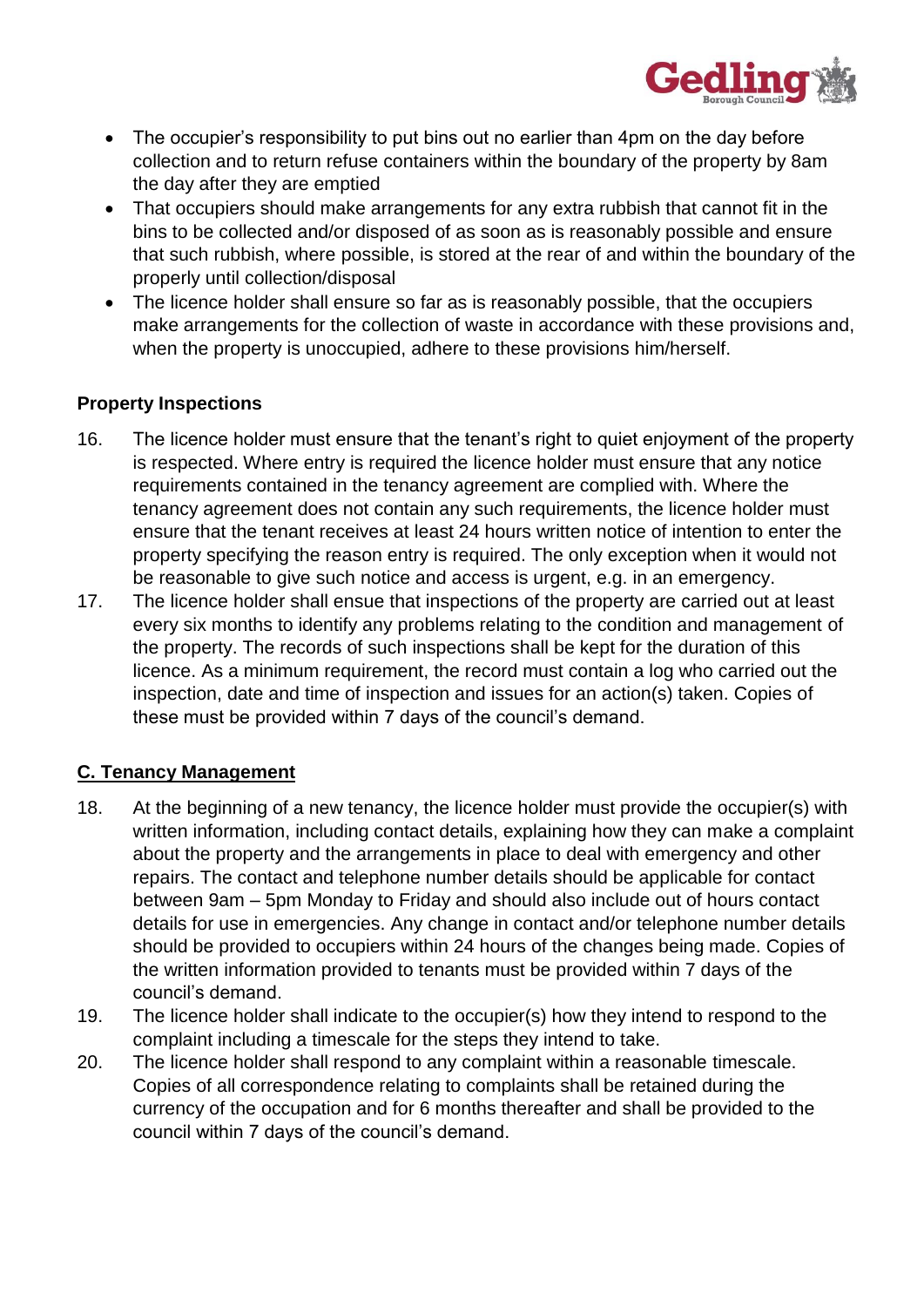

- 21. The licence holder must provide the tenant with an information pack containing the following details:
	- a) A true copy of the licence to which these conditions apply.
	- b) A notice with the name, address, day time and emergency contact number of the licence holder or managing agent.
	- c) Where appropriate, true copies of the current gas, electrical safety and energy performance certificates.
	- d) The information required by conditions 18, 22 and 26.
- 22. The licence holder shall supply to the occupiers of the house a written statement of the terms on which they occupy it. This statement shall be provided within 7 days of the occupancy beginning and the licence holder shall supply a copy of the written statement within 7 days of the council's demand. \*
- 23. The licence holder shall comply with all relevant landlord and tenant law and shall ensure that all legal processes are followed when requiring occupiers to leave. If a complaint of illegal eviction is made to the council, the licence holder shall provide information as to the steps taken to evict an occupant within 7 days of the council's demand.
- 24. The licence holder shall demand references for new occupiers before entering into any occupancy agreement with them or allowing them to occupy the premises. Copies of these references shall be kept for the duration of this licence and made available to the council within 7 days of the council's demand. \*
- 25. Before a new tenancy is issued the licence holder/agent should carry out an inventory and document it with photographs (where appropriate). Both the licence holder and the tenant shall date and sign the inventory and each retain a copy.
- 26. Where a deposit is taken the licence holder must provide any tenant with the relevant information about the deposit scheme to which it relates and any other information required under section 213 of the Housing Act 2004. The information must be provided to the council within 7 days of the council's demand.

# **D. Tackling Anti-Social Behaviour**

- 27. The licence holder shall ensure that all reasonable and practical steps are taken to prevent and respond to anti-social behaviour. These include written tenancy management arrangements to prevent or reduce anti-social behaviour by persons occupying or visiting the property. Copies of these must be provided to the Council within 7 days of the Council's demand. If the licence holder or manager / agent receive complaints of anti-social behaviour that concern the occupiers of, or visitors to the property or that result from their actions they must comply with requirements (a) to (i) below:
	- a) Any letters, relating to anti-social behaviour, sent or received by the licence holder, or agent of the licence holder, must be kept by the licence holder. True copies of the original document should be provided to the Council within 7 days on demand.
	- b) Ensure that written notes are kept of any meetings or telephone conversations or investigations regarding anti-social behaviour.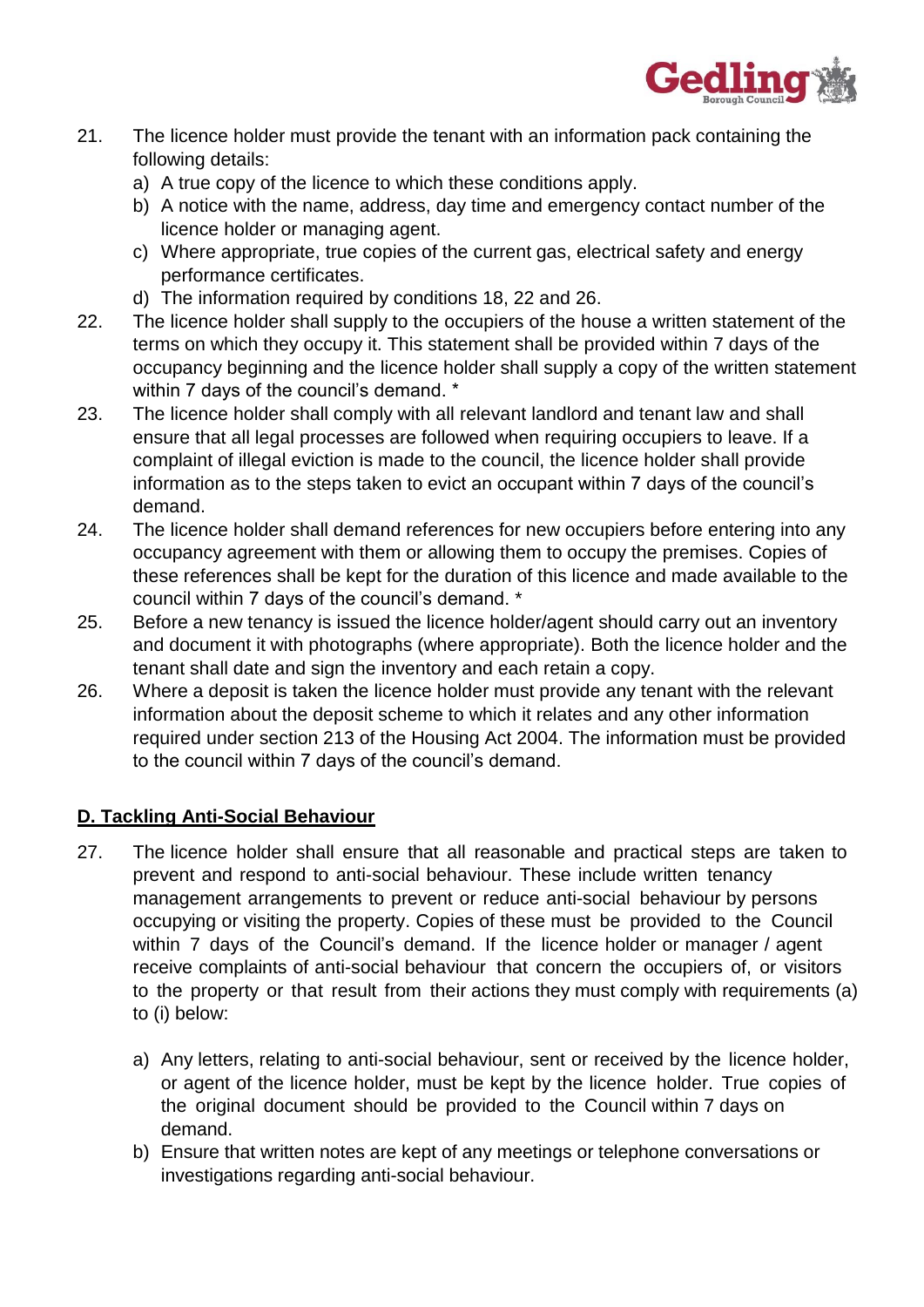

- c) If a complaint is received, or anti-social behaviour is discovered, within 7 days the tenant must be informed of the allegations of anti-social behaviour in writing and of the consequence of its continuation.
- d) From the date of receipt of the complaint of anti-social behaviour, monitor any allegations of anti-social behaviour and take all necessary steps to establish if it is continuing.
- e) Where the anti-social behaviour is continuing after 14 days from receipt of the complaint, the licence holder, or his agent must, within 7 days visit the premises and give to the tenant, or leave at the property marked for their attention, a warning letter advising them of the possibility of eviction.
- f) Where the licence holder or his agent has reason to believe that the anti- social behaviour involves criminal activity the licence holder must ensure that the appropriate authorities (e.g. Police, Council etc.) are informed.
- g) If after 14 days of giving a warning letter the tenant has failed adequately to address the anti-social behaviour so that it is continuing, the licence holder must take appropriate formal steps under the tenancy agreement, whether to enforce its terms or to terminate it, including, where necessary, by taking legal proceedings against the occupier(s).
- h) Where the obligation under (g) has arisen, the licence holder must, within 7 days, provide to the Council in writing a plan setting out the steps he proposes to take, and the timescale for taking those steps, in order to resolve the problem.
- i) If the licence holder is invited to do so, they must attend a case conference or Multi-Agency Meeting arranged by the Council or Police (whether following the provision of a plan referred to at (h) above, or generally.)

There may be instances where anti-social behaviour occurs more than once, but not continuously and possibly several months apart. In such circumstances the licence holder would still be expected to take all reasonable and practical steps to ensure it is effectively dealt with, up to and including eviction.

# **E. Change of Details or Circumstances**

- 28. The licence holder must inform the council within 21 days of any material change in circumstances including:
	- a) Change of their address
	- b) Change of manager, management arrangements or ownership
	- c) Any changes to their, the manager's or any associate's circumstances which could affect their fit and proper person status i.e. any cautions or convictions for any offence involving fraud, dishonesty, violence, drugs, sexual offences (under Sexual Offences Act, schedule 3) discrimination or breach of housing or landlord/tenant law.
	- d) Any proposed changes to the layout of the house that would affect the licence or licence conditions.